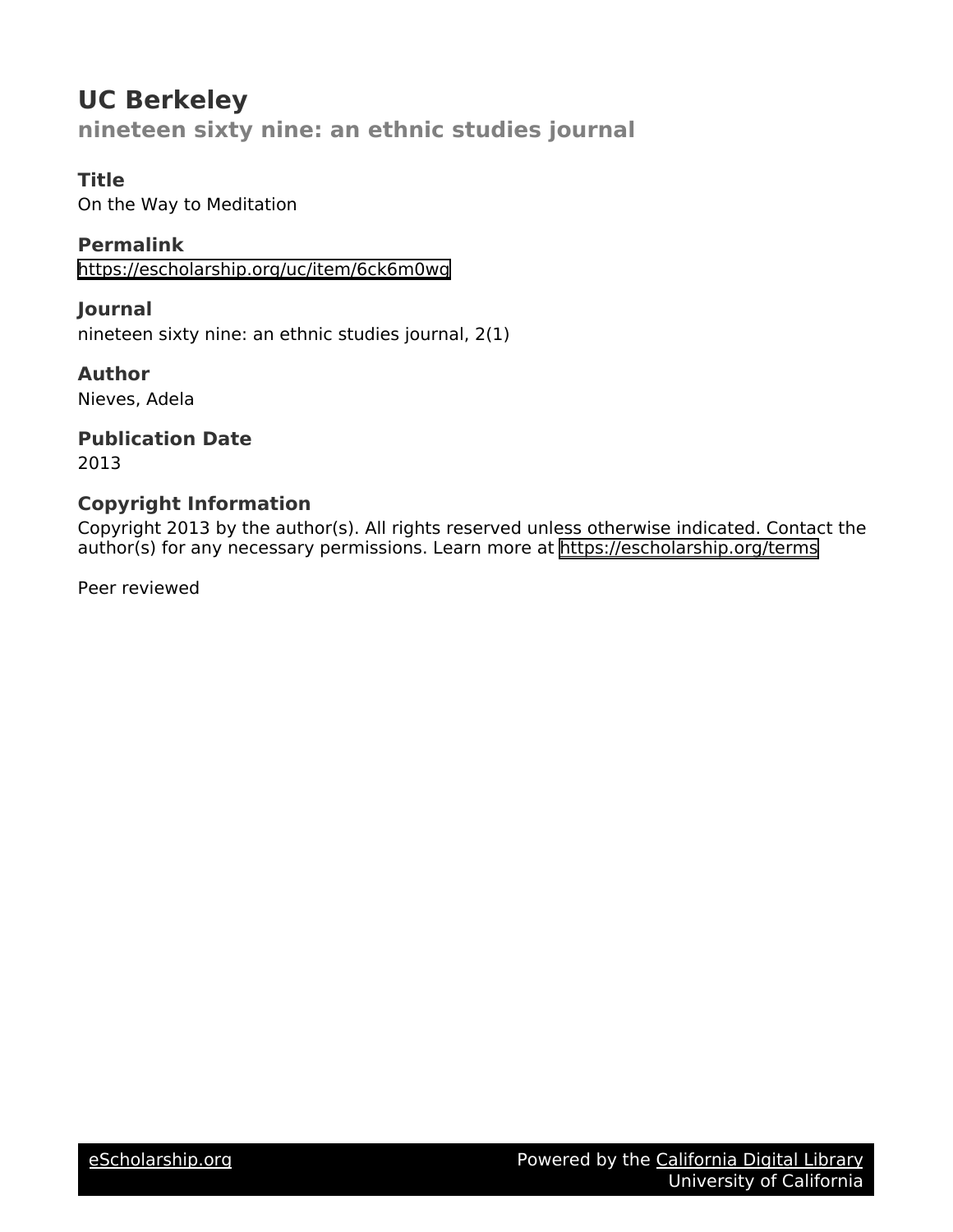# On the Way to Meditation

Adela Nieves

I am in the midst of the process of mastering what it means to slow down and make quality<br>decisions for a healthy life. No small task. After a series of burn-outs and quick-fix rem-<br>edies, followed by more intentional and decisions for a healthy life. No small task. After a series of burn-outs and quick-fix remedies, followed by more intentional and long-term deep practice<sup>1</sup>, there are a few things I'm noticing about both my own healing process as well as my practice with others. In my experience with health and healing justice organizing, health practitioners, and friends, slowing down is often linked with meditation. Meditation can be a powerful practice for such healing, but meditation is also complex, at least in theory. It is generally a practice in which an individual trains the mind in some way, or works to bring on a mode of consciousness. It is commonly regarded as a way to induce relaxation, though there are many different meditative tools and forms, as well as goals. Are we meditating simply to achieve relaxation, focus a particular skill, or quiet our bodies and minds? Or is that relaxed state the route to something else, like spiritual growth?

Most important, for me, is the assumption that meditation must involve calm and silence. Despite the many ways one can approach the practice, this seems to be the limited way it has been adopted in the United States. Mediation as practiced and commonly understood in the U.S. is not always right for each person, and in some cases the practice and how it is organized can be triggering and painful, both emotionally and physically. As a healing practitioner, I am interested in practices that can help guide us to meditation with compassion and safety, and at the same time expand our understanding of mediation beyond sitting and silence to include other forms, which is how it has been long understood in other parts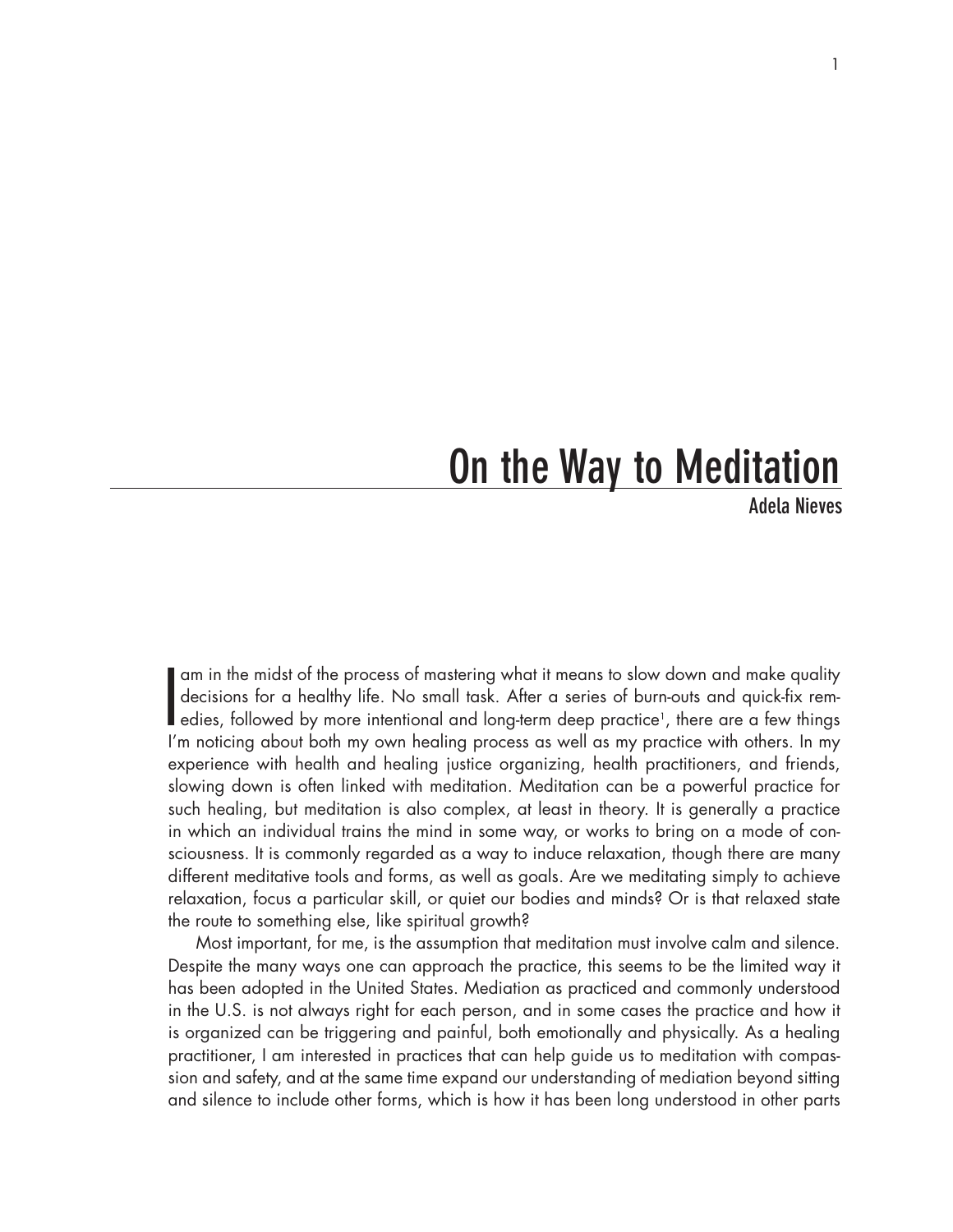of the world.

In a 2012 interview, queer Xicana artist Adelina Anthony spoke of how difficult making healthy choices for our own lives can be. Particularly, I think, for the activist community, where the pressure to be a warrior 24/7/365 is so great, and the work so crucial. But the burnout can be severe, and what's more, many of us – before we even begin – come to the work carrying considerable trauma, which is what often motivates us to do the work. As Adelina asks, what good does it do us or anyone else if we are toxic? 2 Finding time for calm activities, to slow ourselves down and address our own healing needs, is something I find essential if our work is to be sustainable and effective over the long term. For me, my traumas are noisy and chaotic, though I've tried for years to hide them. Western European (and American) culture emphasizes and encourages a stoic demeanor, even in the face of pain, as the only acceptable way to share or handle emotion. So in my experience with meditation, there is always something missing. Many of us can't go from chaos to silence in five seconds. The more I practiced, the more frustrated I became. Of course I recognize that learning to quiet the mind can be a frustrating process for many people. Learning takes time and beginning steps are usually the hardest.

A lot of this difficulty certainly has to do with being raised and conditioned in Western culture, where there is so much emphasis on linear thinking and suppressing emotion. As the West African writer and teacher Malidoma Somé has noted, public emotional expression in the West, especially for men, is generally not acceptable. "Anyone who desires to experience this type of reality [the sacred – spiritual, not secular]," he says "will have to deemphasize the analytical mind and reemphasize the heart. The heart is going to have to be allowed at least as much self-expression as the mind, if not more."3 While reemphasizing the heart as central to the healing process, there is also the question of approach.

Many of us hear about meditation and recognize the real benefits of the practice, but are discouraged from the practice for various reasons: the time it takes to learn, distorted messages we receive about who practices meditation ("it's for those people, not for me or my community"), or a specific form of meditation that isn't what is needed at that time. I had a phone call with a friend whose partner took their kids out for three hours to give my friend time to herself. She had her day all planned: she would create a calm, silent space in an upstairs room, light candles, get her favorite essential oils, take a lavender salt bath and meditate for a half an hour. What ended up happening was this: she spent almost all of her self-care time working herself into a frantic state because she could not quiet her mind. The more time passed, the more she blamed herself for being too "messed up" to ground herself, even when given the gift of time to do so. All she wanted to do was scream, but instead she curled up into a corner and cried until she fell into a despairing sleep.

This brings me to that something that, for some time, I have not been able to name. I now understand my own difficulties. When silence has been our place of punishment and we have been taught to be undetectable (seen and not heard), how do people of color (whose voices have been regarded by dominant/mainstream culture as holding little value) reconcile the supposed necessity of returning to a place of silence to find inner peace? Especially when many of us are just learning to use our voices, to be present in a room, and who often have not been allowed to be the experts of our own experiences? As Cara Page, one of the co-organizers of the 2010 U.S. Social Forum (USSF) Healing Justice Practice Space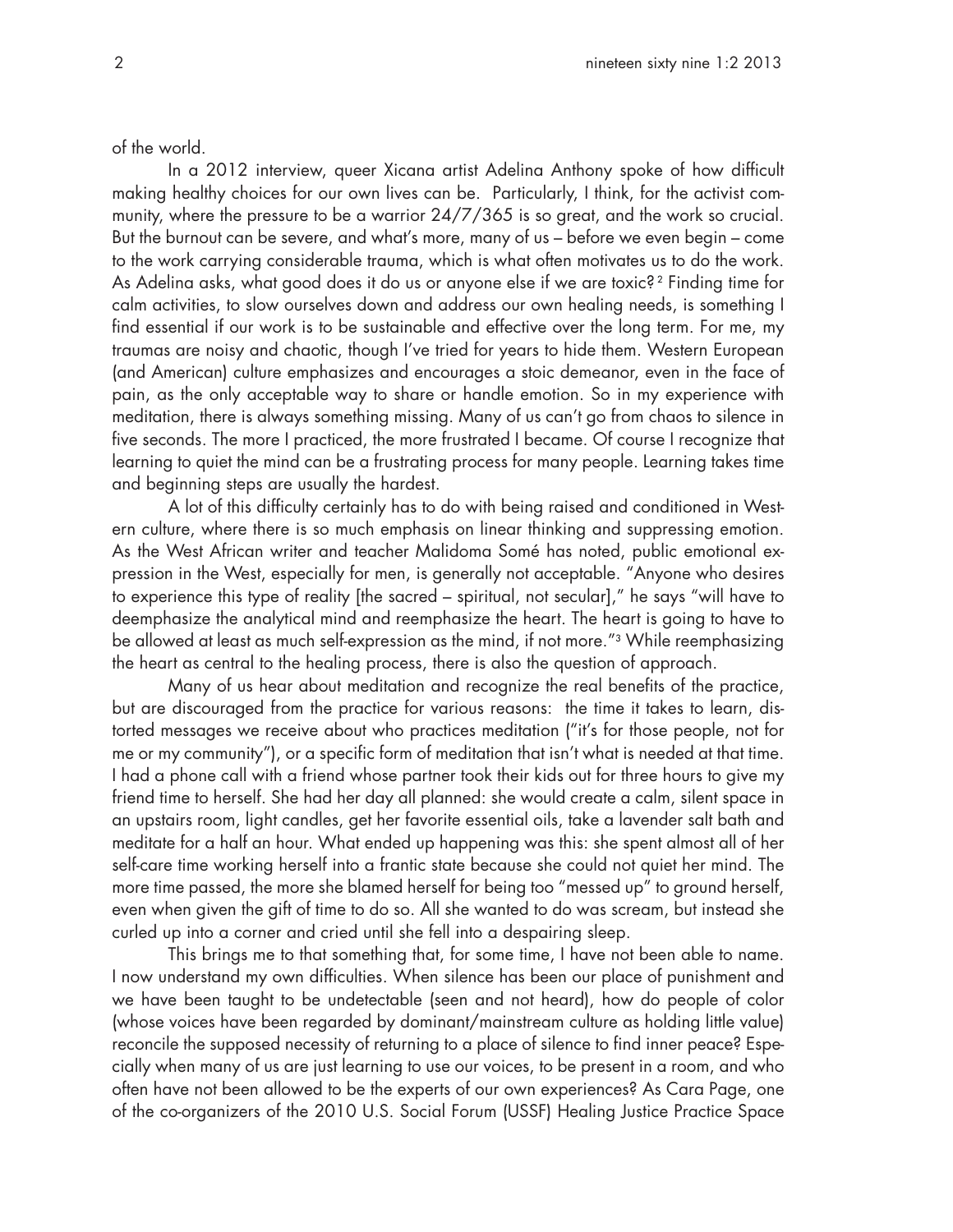asks, "How are we going to harbor each other without having a complete understanding of our history? We haven't really had the opportunity to unpack how many of our communities experienced, or are currently experiencing, genocide and historical trauma, that is now very much present trauma."4 In this context, for some, meditation can feel more like punishment than healing.

When we're talking about meditation as a path toward spiritual growth, the process can be even more difficult for many of us who assume spiritual growth will be positive. A great variety of meditative practices have been practiced for hundreds of years, most were intended to advance spiritual understanding and awareness; the use of meditation in western medicine as a technique for improving health is a more recent development.<sup>5</sup> William Copeland, a poet, emcee and activist, stresses that spiritual growth can be very difficult, especially if meditation is divorced from study and practice. "It can be a deep level of unpleasantness. People meditate, or use other paths, for spiritual growth expecting to feel good, or feel better, and instead your trauma sometimes becomes more intense, and people don't know how to handle it." Or, when our sense of our own trauma intensifies, we decide the practice isn't working, instead of recognizing that discomfort can be spiritual growth. "So we don't know which one is which," William says. "If we're just talking about meditation as a technique, that's very different from spiritual growth."

This leads me back to the messages we receive around healing and meditation. Many of us who are attracted to the healing and spiritual potential of mediation are often intimidated or discouraged when it is understood-often rightly-as some magical, almost inaccessible entity. As an observer, it may be perceived as only those already born with higher consciousness--or, as it often turns out, from stable backgrounds, who can afford travel to distant lands or have an abundance of time to practice regularly with gurus--can attain that higher level of growth or guidance. This leaves many of us who do not have such luxuries discouraged when we cannot reach this pinnacle, and, as William suggests, fails to give us the full view of what deep practice requires. It often requires us to be uncomfortable, to face traumas and to sit with the pain of our histories. When healing modalities are presented as miraculous therapies, practitioners can deny people the full experience of a given practice, and the ability to identify their own experiences and work within, such modalities.

As healers and health practitioners, we have to be creative and inspired with our healing; it can't be "one size fits all" and applied as if everyone shared the same experiences, trauma, and comfort zones. The healers whose work I find most inspiring (i.e. Traditional Healer/Curandera Rita Navarrete-Perez, Temazcal Tonatiuh in Mexico City, Anjali Taneja, Medical Director, Culinary Extra Clinic at Iora Health in Las Vegas, Nevada and Tanuja Jagernauth, Doctor of Oriental Medicine, Sage Health Collective in Chicago, Illinois) are those who see each patient as a unique individual, without the expectation that what worked for the last person will work for this one. If healers/practitioners listen clearly to each person's experiences and respond accordingly, individuals seeking support can help direct their own healing.

This is not a piece against meditation. It is about guidance towards meditation and an expanded understanding of meditation to include a range of approaches. As I go deeper into my own practice and am more able to work with the emotions that come up for me when I'm silent, I find meditation to be one of the most powerful ways for grounding myself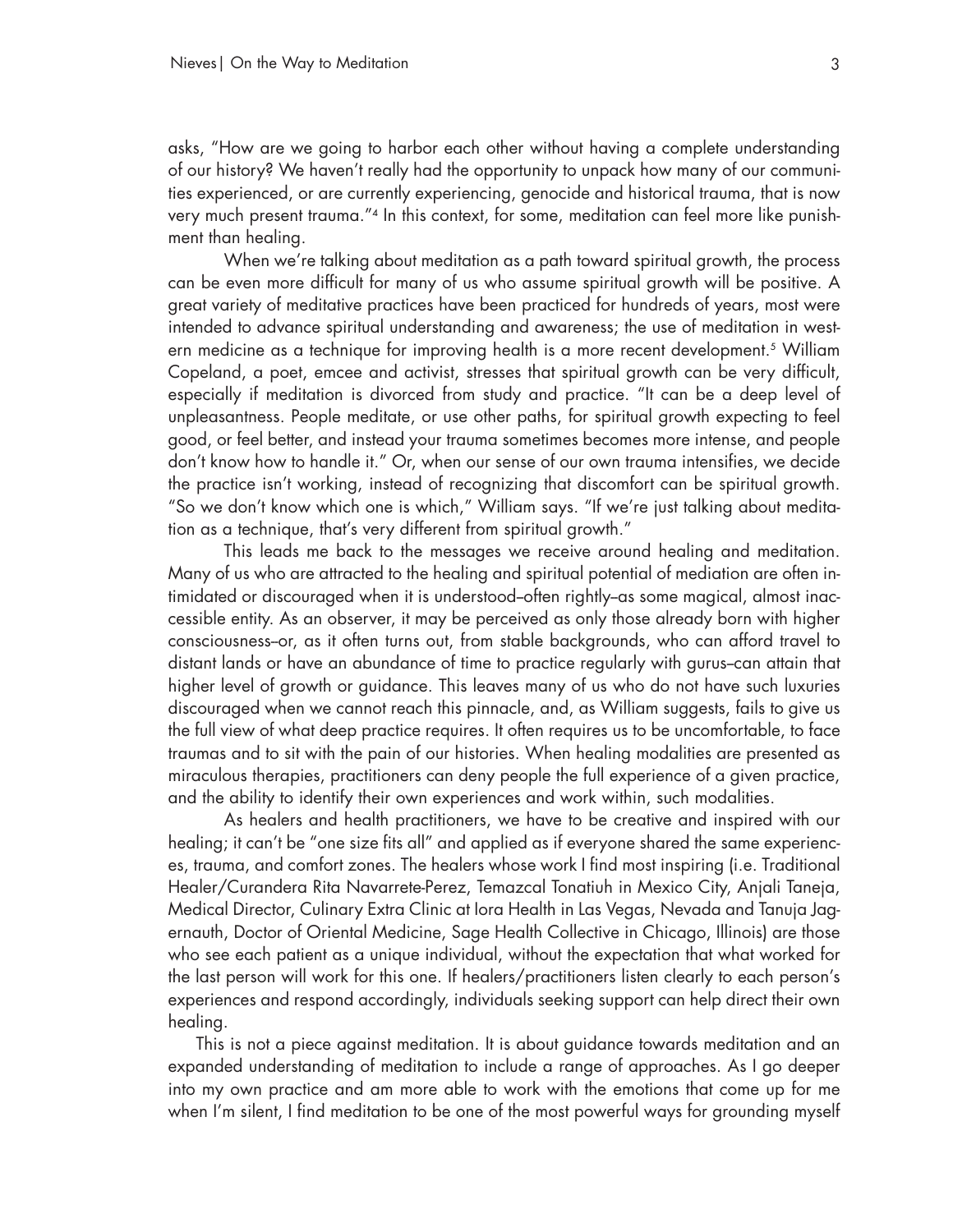and learning to nurture the feelings I have run from for so long. But this benefit did not come easily to me.

I have been to many classes, workshops, retreats, and conferences where meditation was offered as a tool for grounding, to help me become a more productive member of my community and a less toxic participant in movement work. What I found, however, was the more I was asked to be quiet and observe my thoughts, the more I needed to scream. Where was the room for my scream? And, why do instructors assume everyone is in the same place? In many instances, there were no steps leading us to this process; we weren't discussing our traumas or how we came to the places each of us were in. We just jumped into meditation. It is one thing to be in an intentional, purposeful space, devoted to mediation with supportive facilitators; it is another to include the practice in a workshop or a retreat without ensuring the safety of the space, or with little regard for what might come up for people, including whether they can even physically tolerate the practice.

"I'm someone who suffers from chronic pain," says Diana Copeland, Executive Director of East Michigan Environmental Action Council (EMEAC). "When I think about seated meditation, I already know I can't do it." Not wanting to feel like a failure – something I think should not even come up in a space devoted to healing – Diana does other methods, like yoga flow meditation, that allow for differently-abled people to participate. Once she took a breathing meditation class that sent her into a panic attack. "I didn't know how to deal with what was coming up for me, and there was no introduction from the instructor as to what might happen, what my body might do, or even that my body's reaction would reflect what it needed to do." As someone who suffers from post-traumatic stress disorder, she recognizes in retrospect that she shouldn't have even been there, that "it was a gateway to trauma." Hers is a clear example that sometimes certain forms of meditation are not appropriate, and creating an environment that meets the specific needs of each participant is crucial.

A good example of this kind of practice is the Sage Health Collective in Chicago. Sage has a checklist for the workshops and classes it offers, including opening ground rules; a variety of seating or laying options; frequent check-ins,;a designated "vibewatcher" to monitor how participants are doing; established non-verbal options for expressing needs; a place in the room where folks can go to sit/lay quietly, breathe, receive acupressure, and express emotions; and follow-up check-in options offered at the beginning and end of each session. Beyond these, the organizers do their best to create a scent-free environment for those who suffer from chemical disabilities or fragrance sensitivities, and they make room for suggestions. As practitioners, we won't always have the means or space to incorporate all that we'd like in order to create a fully inclusive and accessible environment, but we can start somewhere, while also maintaining a broader vision that helps us work towards our goals.

Diana's experience also speaks to the importance of being clear about the purpose of meditation, and about how the practice is framed; is the practice for healing, discipline, exercise, or spiritual growth? DJ Sicari, a nationally renowned DJ and co-founder of the 5E Gallery in Detroit, came to meditation with skewed expectations. "I have groups of friends who meditate, who shared these amazing experiences with me – arriving at another plane, seeing visions, new languages, things like that. So I'm looking for this great, amazing result, and being disappointed when all I came away with is clarity." Sicari felt like he was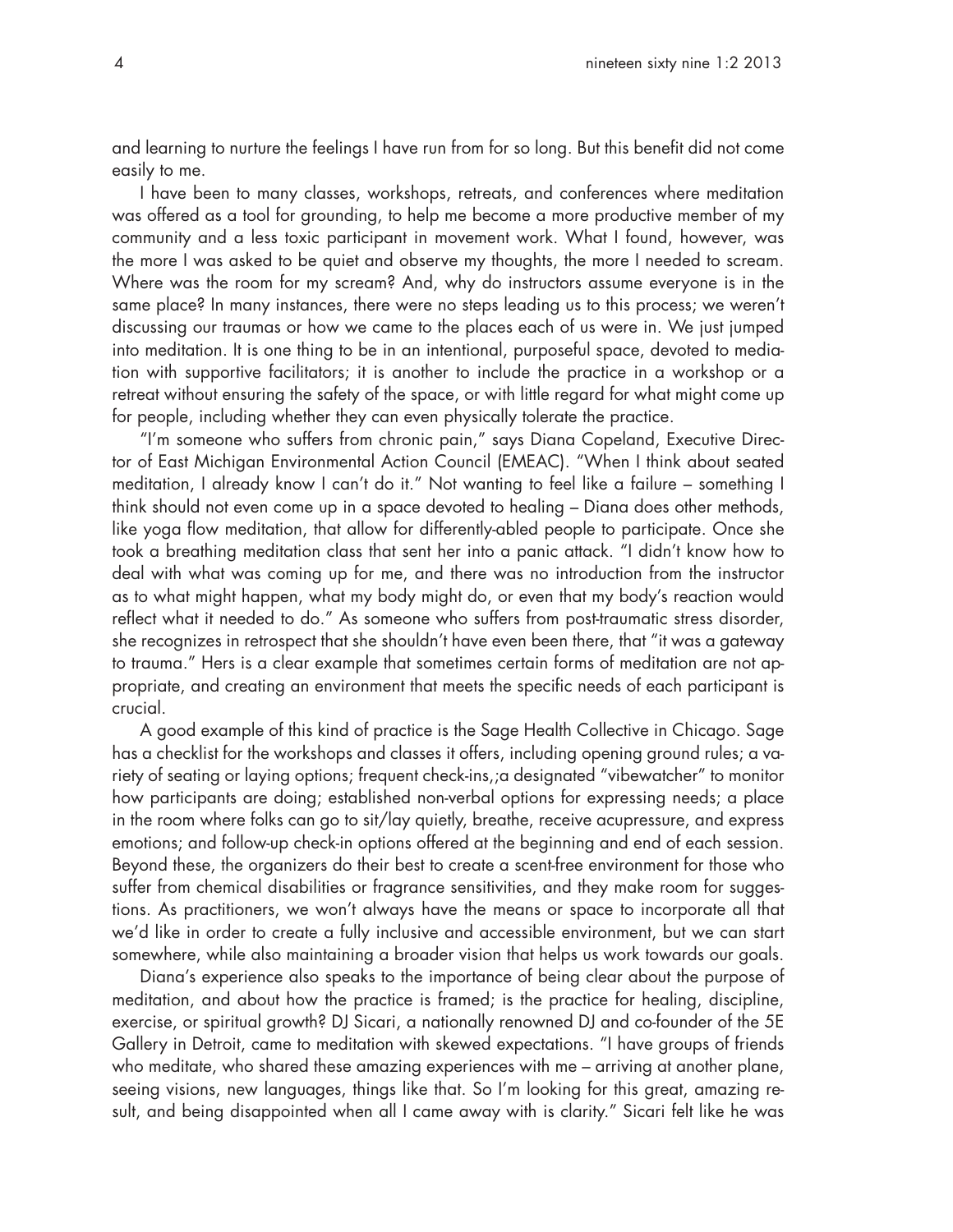unsuccessful because he was not coming away with a 'great meditation story,' which he described as "ego-based meditation," rewarding the illusion of what we think meditation should be. "I was just clearing my mind, quieting the riot."

There are several meditative practices that can help us "quiet the riot," achieve clarity, or come to any of the various goals we hope to reach with meditation, though they might not come to mind when we hear the word "meditation."

Tonita Gonzalez, a New Mexico-based Curandera/Traditional Healer describes the process of learning to come to a place of stillness as multi-layered. When people are suffering from trauma or have traumatic events happen in their lives, silence is not always the answer. Sometimes, some of us need to feel the cry in our whole bodies before we can release it. She says giving people only one option can be dangerous; and there are numerous ways to dislodge the constant negative self-talk and stuck emotions, eventually leading to a place of silence. "That is why," Tonita says, "I believe so strongly in the temazcal. Giving people a space to scream, as often as they'd like, with no expectations, can be a beneficial meditation." The temazcal is a Mexica sweat lodge representing the womb of mother earth; the temazcal bath purifies one's mind, body and spirit. Ancient ceremonies combine a cleansing sweat bath with herbs and flowers. The word temazcal comes from the Nahuatl language spoken by the Aztecs; it translates (roughly) to "bath house" or "house of heat." 6

My introduction to the temazcal, and learning to scream, gave me a sacred space to release. It was the first time I felt like I was given permission to explore who I am without being shamed. Anything that happens naturally is exactly what should be happening at that moment. It is similar to an experience of being naked without anyone pointing at your bruises or calling you out. Your whole body shakes; your guttural sounds spring back and forth from the walls to your body, and at first they are sounds you don't recognize. It is you without the disguise. For a moment, the noises are unfamiliar, yet they become all you want to hear--the pureness of your voice without protection. It is a new experience, one I cannot easily describe, but after participating in many temazcals, I am much closer to slowing down and loving myself without validation from others, and I am more peaceful and willing to explore meditation. But my scream had to come first. Growing up in a culture that rewards us for disconnecting from our feelings, I had to first learn to value the lessons my emotions could teach me before I could come to a place of silence. I do not see emotional expression and meditative silence as separate from each other, but as pieces of a puzzle in which neither can work without the other. The more I explore my scream-the more I discover my voice, get comfortable with its tone, and value its unique vibration--the easier it becomes for me to drop into wordlessness.

### Auricular Acupuncture

In my experience as an Auricular specialist working with people in harm reduction programs, much of the feedback we hear is how with Acudetox they were able, for the first time, to quiet their minds without a pill or a drink. We don't call Acudetox "meditation," but that is essentially how it is described and experienced by many people. As the National Acupuncture Detoxification Association explains, an important purpose of this practice is to "create a zone of peace within which patients can begin to experience their own inner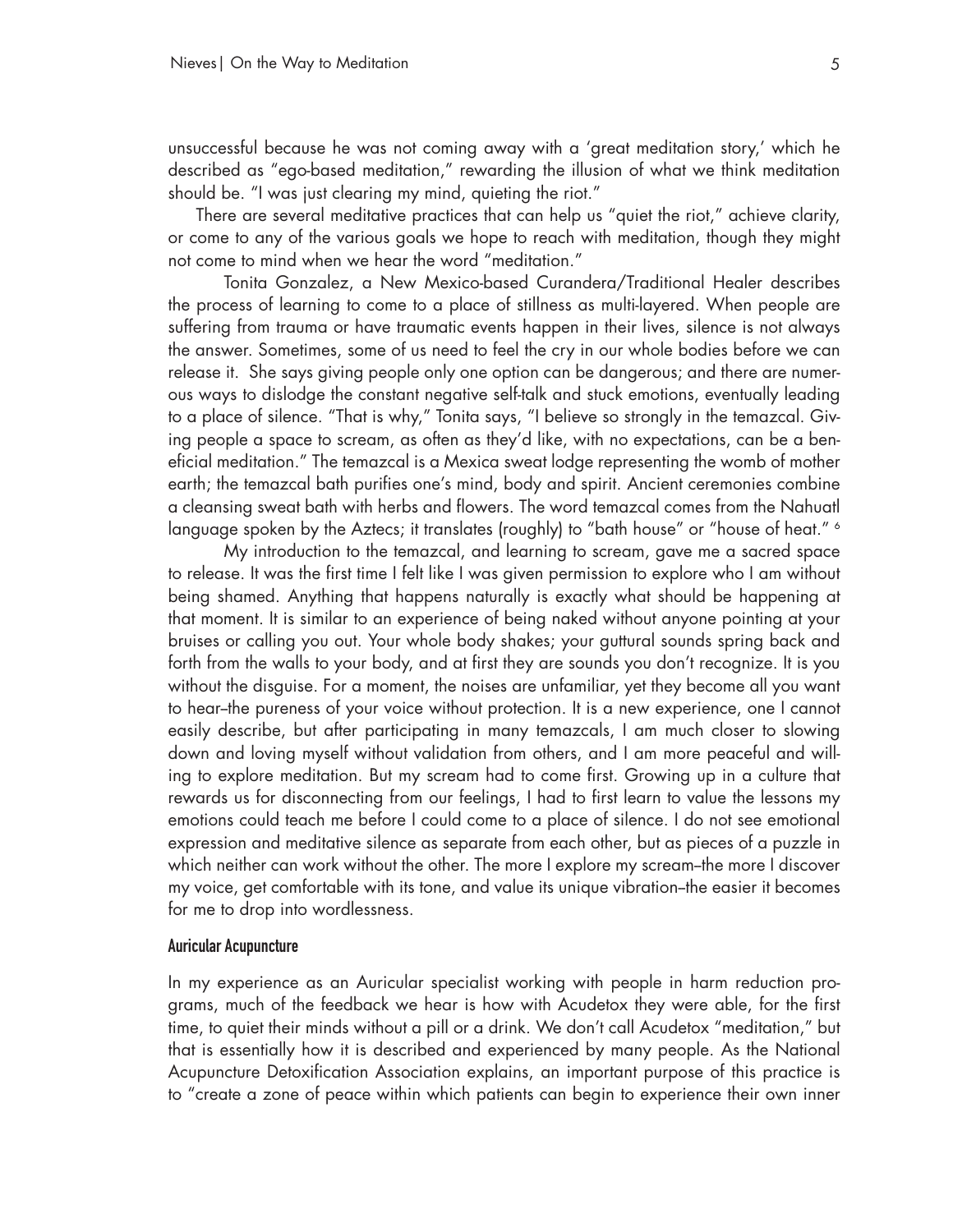strengths."7

Sometimes these "zones of peace" are attained with practices we don't often consider meditative. One such practice is movement. My partner says I go into a kind of meditative trance when I'm dancing. I've always said dancing to reggae helps me feel my soul. It is a time when I have no thoughts beyond the present, and I'm totally in the moment. It's when I most feel oneness-bigger than myself, but also completely in myself. In the movie Billy Elliot, when a 12-year old from an English mining town is trying out for an elite ballet school, his audition panel asks him what it feels like when he dances. He responds "I dunno…sort of feels good. Sort of stiff, but once I get going I like forget everything. Then I sort of disappear…like I feel a change in me whole body, like I got this fire in me body. Just there, flying, like a bird…like electricity. Yeah, like electricity." When I saw that scene, I felt for the first time someone was speaking my language, someone who understood exactly what dancing meant to me. It often feels so electric, I practically leave my body. Dance is part of my meditation. Dance is a meditative practice. In the Sufi tradition, for example, dance is identified as meditation. 8

"Dance and movement are my primary forms of meditation and transformation," says Sarah Sidelko, co-creator of Fender Bender, a bicycle education and training collective by and for self-identified women, transgender individuals, and members of the gender-queer community in Detroit, Michigan. For Sarah's personal healing process, dance (which she does collectively with the Detroit Dance Project) was an essential piece of a larger, holistic approach to healing. "It's one of the most amazing things that has ever happened to me. When I can dance with other people, we share energy, messages, information important to our spiritual growth. We recognize things we wouldn't without each other. Our hearts connect." Sarah has been in cognitive therapy for three years, in addition to personal somatic therapy, emotional freedom technique (EFT), and six years of naturopathic medicine for PTSD and adrenal fatigue. "It's only been recently in my life that I've been able to meditate. Dance has helped me 'be in' my body. It has been my form of meditation, and at the same time dance helped lay the foundation for me to now come to silent, sitting meditation." In Sarah's case, dance mediation was her guide toward sitting meditation. For others, dance meditation can be the primary path for their own spiritual growth, healing, and transformation. Recognizing that meditation comes in a variety of forms and techniques can help expand narrow definitions and perceptions, which can allow for a diversity of experiences and paths that may lead to personal and spiritual growth

While dance can give individuals the space needed to be in their bodies, at other times our bodies may need a more cathartic, yet still relaxing practice so we can release strong emotions. In the mid-1990s some Detroit residents organized a Monday night collective event called "Noise Night" at Alvin's, a college bar near Wayne State University. The organizers provided buckets, sticks, various percussive items, and there were also some traditional drums available. The participants would drum and beat on anything. It was a communal meditative process for people to come together and release energy, to use percussion and noise as a tool to let emotions or bottled up feelings out. Some would describe it as a drum circle, but it was designed to be more free, accessible, and, as the name implies, noisy.

Something like a "Noise Night" might seem more cathartic than meditative, but for some participants the practice definitely resonated as a kind of meditation. I should also mention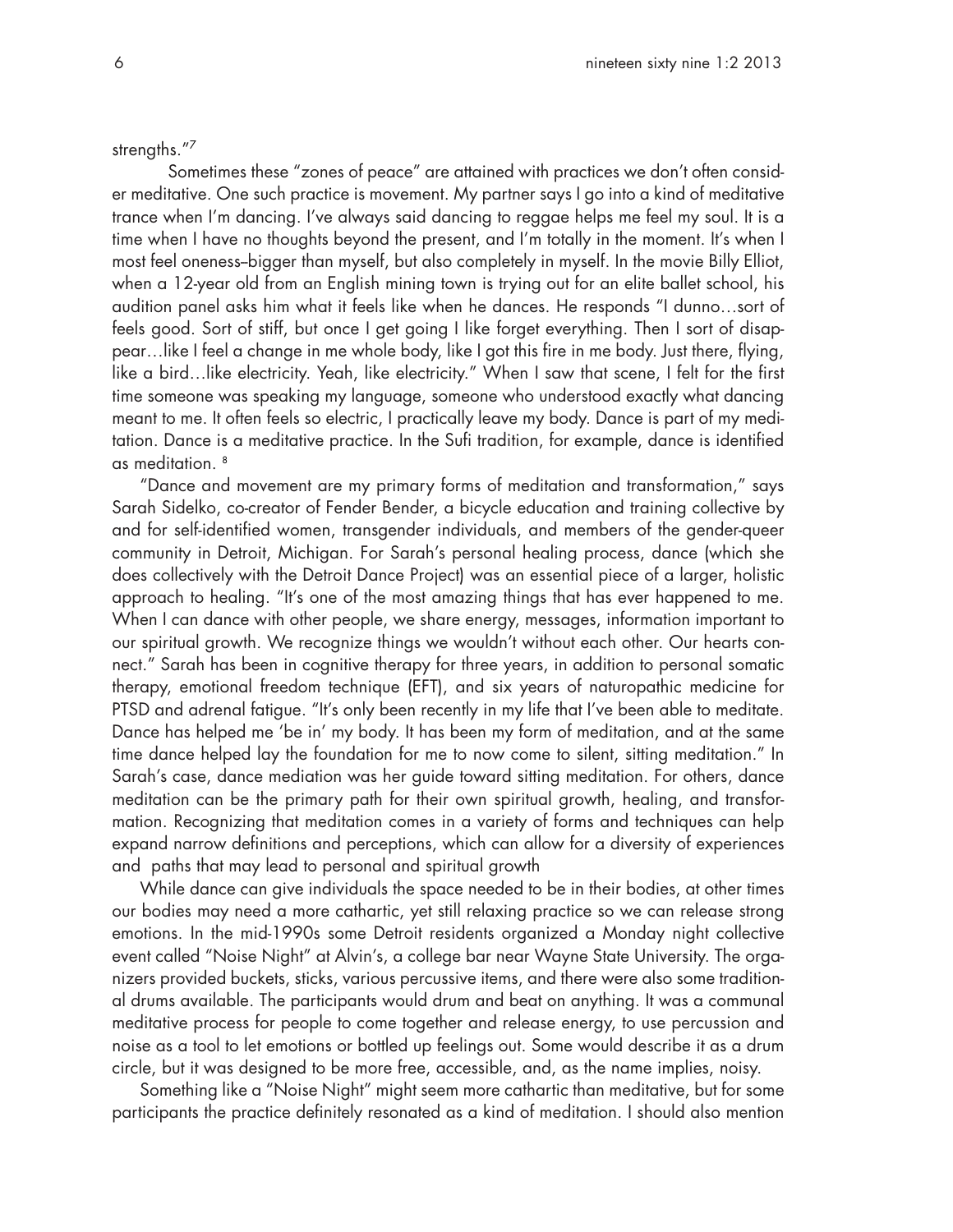that more cathartic therapies, such as laughter, are important to consider as first steps that might allow us to be silent and quiet later on in our healing process. Laughter can bring clarity and relieve stress; it specifically releases anxiety, anger and boredom, and has the added benefit of being a pleasurable experience.

Writing is also a powerful meditative practice. Writer Joy Castro speaks of writing as a way for us to "manage painful truths" as well being both a great pleasure and source of power. "Hearing our own voices and exploring our own thoughts in a noisy world is such a soothing, beautiful, private thing that writing allows us to do."<sup>9</sup> There are many more alternative meditative practices we could add or imagine than those I've discussed. But I wanted to provide a few examples of other practices that can help us broaden the definition of meditation to include things we may not think of--things we have access to in our everyday lives that can help begin the process of demystifying what seems unattainable about many healing practices. Understanding and celebrating meditation as a valuable practice, can we at the same time expand our understanding of this powerful tool to include a wider range of practices, and to be accountable for creating truly supportive spaces for a variety of people (ie: people with disabilities or chronic illnesses, LGBTQI, People of Color, elders, youth, those new to the practice and more)? And can we as health practitioners and as society in general, recognize that not everyone is in a place where they can just meditate as the practice is commonly understood?

In 2012, I did an eight-day urban retreat with Center for Whole Communities. The retreat slowly introduced us to sitting group meditation. We started with walking meditation – quietly observing our surroundings, having meals together in silence, sharing stories of identity and history, engaging in fun activities like a three-mile bike tour, and later coming together in reflection and sitting meditation. The meditation teacher, Anushka Fernandopulle, led most of the sitting group meditations. Anushka participated in all the activities with us throughout the retreat; having the time to get to know her and one another before being still together felt like a more nurturing way to approach sitting meditation. That model was a powerful example of taking time and intentional steps to cultivate both emotional and collective harmony. Anushka is also a teacher for the weekly Monday night sitting group meditations at San Francisco's LGBTQ Sangha Center. The Sangha Center is a no-cost, donation-based meditation group. One line from their website struck me: "If you are new to meditation, you are welcomed to approach one of us for guidance and instructions to begin a meditation practice…"10 Having met Anushka, and having the opportunity to spend some time with her before we went into practice, I understood how beneficial it can be to have this kind of support when a person in need is just beginning, support in which people take the time to explain the process. This supportive approach can foster more effective long-term practice and help people feel much more at ease with their level of knowledge and learning process.

I view a more expansive definition of meditation through the Healing Justice framework, identified by Cara Page for the USSF Healing Justice Practice Space: how can we "holistically respond to and intervene in generational trauma and violence to bring collective practices that can impact and transform the consequences of oppression on our bodies, hearts and minds"?11 Let us take steps that lead powerfully into meditation, recognizing where individuals are personally, working on trepidation and fear, and creating the space to ex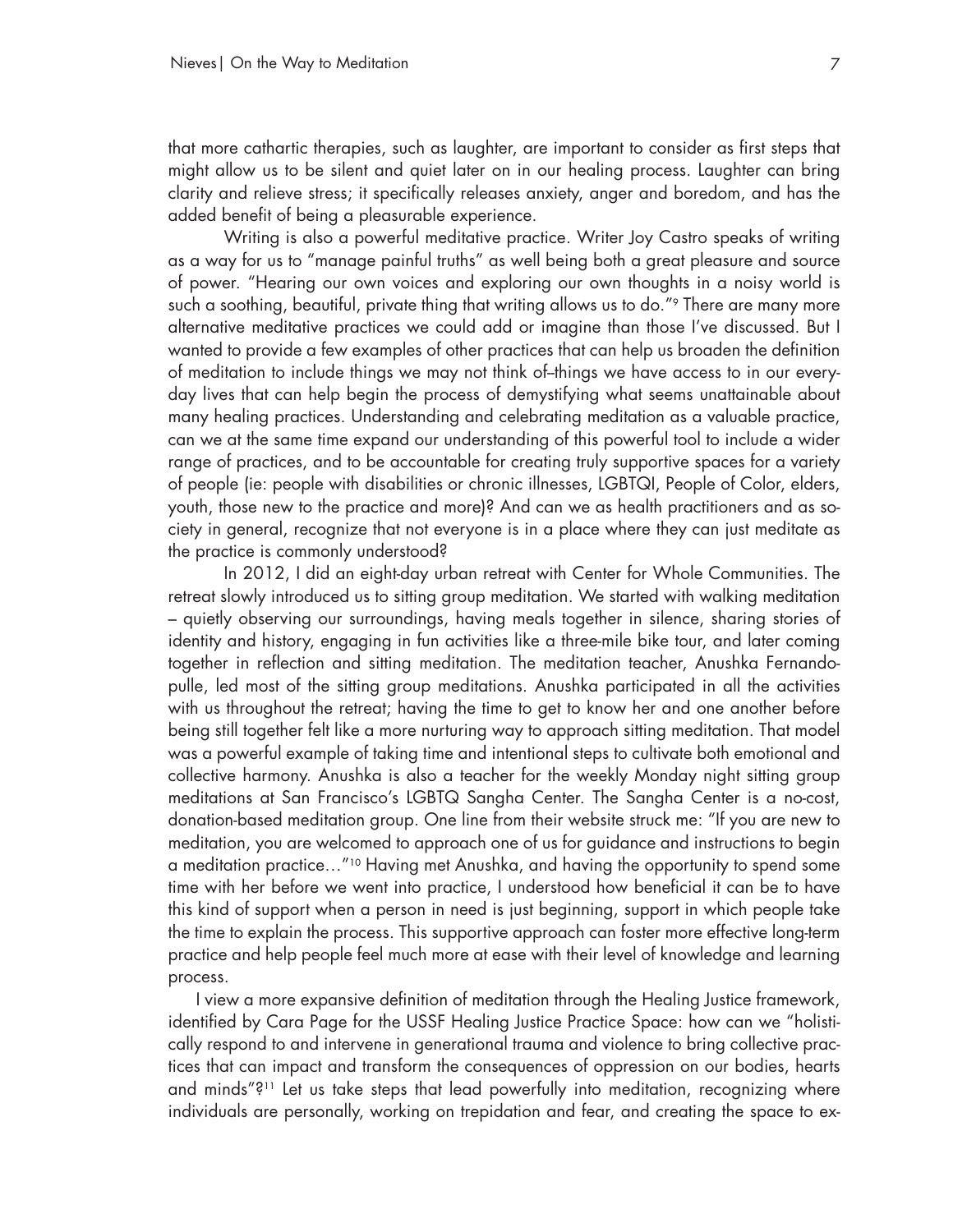press pain in their own way, rather than leaving people traumatized from the experience and never going back to it. "One of the most important things is to be safe," says Diana. "Even if you expect to be uncomfortable, and meditation can be uncomfortable." When meditation is made available from a place of compassion, humility, accessibility, and safety, the nurturing and healing is sustained and felt long after.